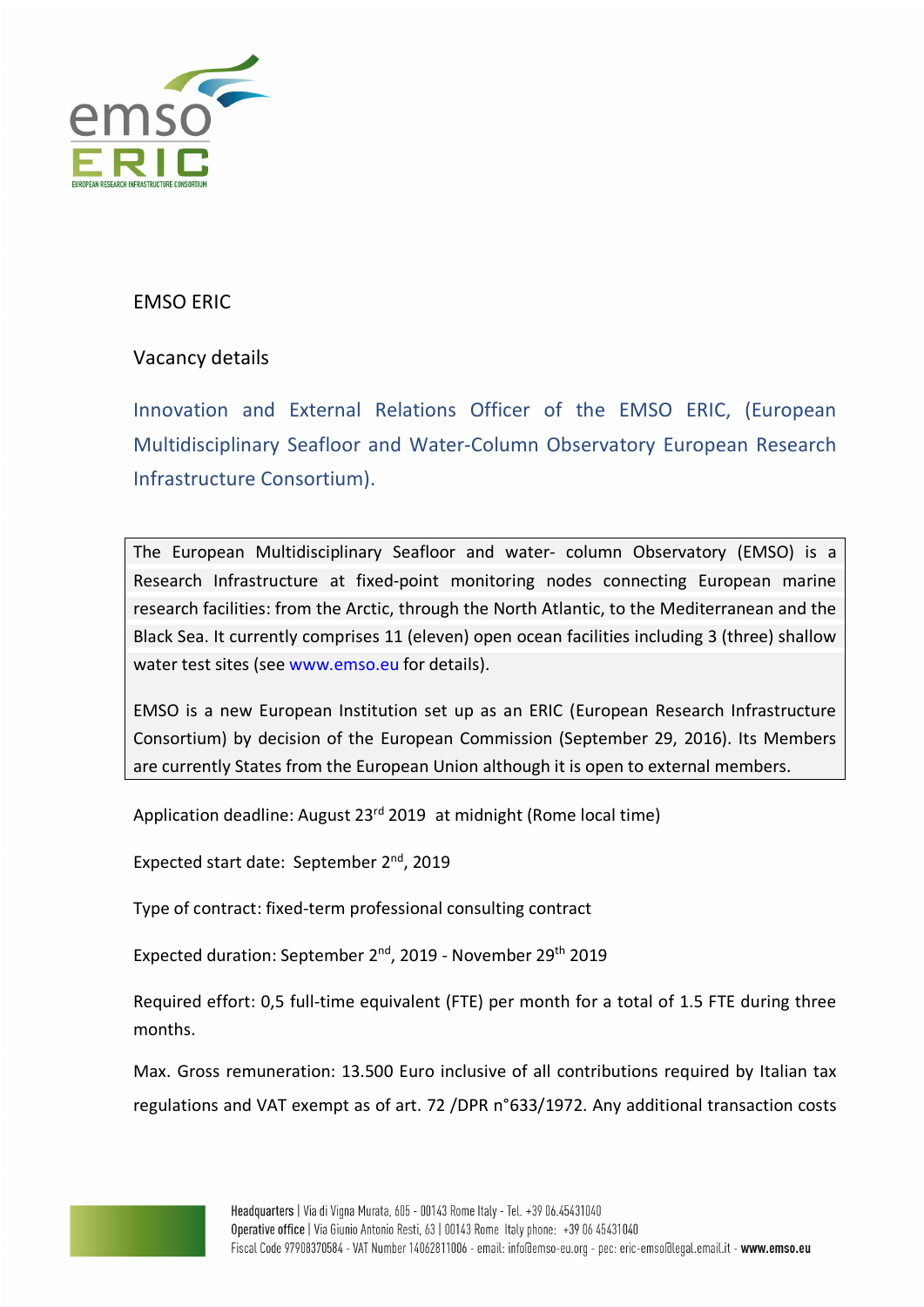

will be charged to the consultant except all authorized travel expenses to be reimbursed by EMSO ERIC.

Employer: EMSO ERIC Location: EMSO ERIC Head Office in Rome, Italy

Reporting to: EMSO ERIC Director General and EMSO ERIC Central Management Office.

#### General Summary:

EMSO ERIC seeks an international liaison and innovation expert to act as advisor on EMSO ERIC international relations and industry partnering matters. He/she will participate in the EMSO ERIC Central Management Office (CMO) as contact point and support for EMSO ERIC innovation and industry-liaison activities as well as for international outreach and partnering activities, and for ongoing EU Horizon 2020 projects such as EMSO-Link and ENVRI FAIR.

Required qualifications & competencies:

- Graduate degree from a recognized university in international affairs, business or law; degree in science or technology or equivalent work experience
- Fluent written and spoken English and Italian. Proficiency in an additional major European constitutes an advantage.
- More than ten years proven experience in international scientific affairs, science diplomacy and/or international business with a strong track record in facilitating international commercial and technology partnerships (industry), negotiations of corporate and government MoUs and bilateral agreements;
- Solid experience in promoting research-industry commercial and technology transfer contracts and partnerships;
- Applicants must declare to have a clean criminal record.
- Applicants must be willing and ready to travel throughout Italy and abroad.
- Experience promoting science-business dialogue, cooperation and partnerships. Strong industry-outreach & liaison skills and experience;